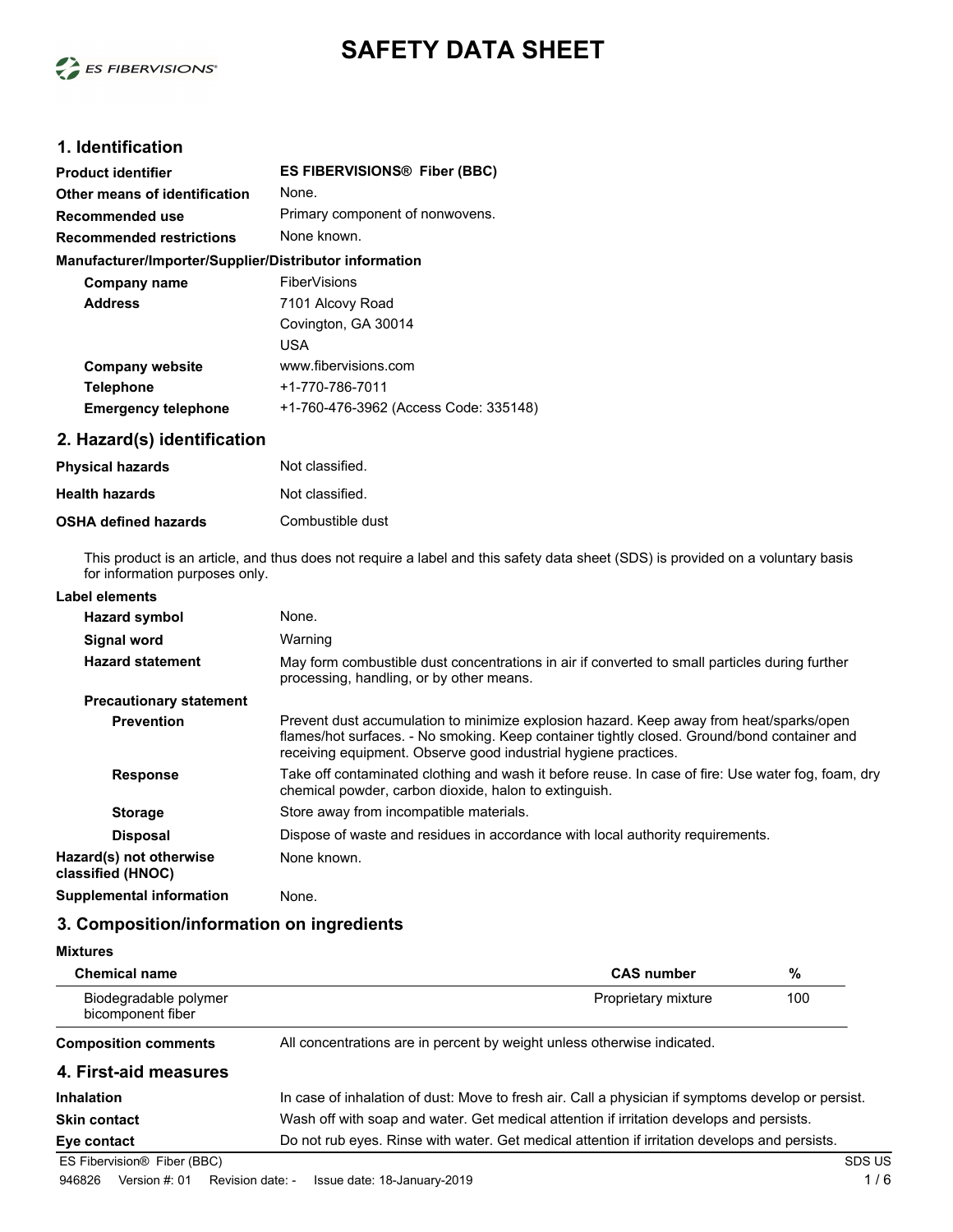| Ingestion                                                                    | Rinse mouth. Get medical attention if symptoms occur.                                                                                                                                                                                                                                                                                                                                                                                                                                                                                                                                                                                                                       |
|------------------------------------------------------------------------------|-----------------------------------------------------------------------------------------------------------------------------------------------------------------------------------------------------------------------------------------------------------------------------------------------------------------------------------------------------------------------------------------------------------------------------------------------------------------------------------------------------------------------------------------------------------------------------------------------------------------------------------------------------------------------------|
| <b>Most important</b><br>symptoms/effects, acute and<br>delayed              | Dusts may irritate the respiratory tract, skin and eyes. May cause allergic skin disorders in<br>sensitive individuals.                                                                                                                                                                                                                                                                                                                                                                                                                                                                                                                                                     |
| Indication of immediate<br>medical attention and special<br>treatment needed | Treat symptomatically.                                                                                                                                                                                                                                                                                                                                                                                                                                                                                                                                                                                                                                                      |
| <b>General information</b>                                                   | Ensure that medical personnel are aware of the material(s) involved, and take precautions to<br>protect themselves.                                                                                                                                                                                                                                                                                                                                                                                                                                                                                                                                                         |
| 5. Fire-fighting measures                                                    |                                                                                                                                                                                                                                                                                                                                                                                                                                                                                                                                                                                                                                                                             |
| Suitable extinguishing media                                                 | Avoid high pressure media which could cause the formation of a potentially explosible dust-air<br>mixture. Water fog. Foam. Dry chemical powder. Carbon dioxide (CO2). Halon. Apply<br>extinguishing media carefully to avoid creating airborne dust.                                                                                                                                                                                                                                                                                                                                                                                                                       |
| Unsuitable extinguishing<br>media                                            | Do not use water jet as an extinguisher, as this will spread the fire.                                                                                                                                                                                                                                                                                                                                                                                                                                                                                                                                                                                                      |
| Specific hazards arising from<br>the chemical                                | Explosion hazard: Avoid generating dust; fine dust dispersed in air in sufficient concentrations and<br>in the presence of an ignition source is a potential dust explosion hazard. During fire, gases<br>hazardous to health may be formed such as: Carbon oxides. Hydrocarbons. Aldehydes. Ketones.<br>Acrolein. Formaldehyde. Acetic acid. Fatty acids.                                                                                                                                                                                                                                                                                                                  |
| Special protective equipment<br>and precautions for firefighters             | Self-contained breathing apparatus and full protective clothing must be worn in case of fire.                                                                                                                                                                                                                                                                                                                                                                                                                                                                                                                                                                               |
| <b>Fire fighting</b><br>equipment/instructions                               | In case of fire and/or explosion do not breathe fumes. Move containers from fire area if you can do<br>so without risk.                                                                                                                                                                                                                                                                                                                                                                                                                                                                                                                                                     |
| <b>Specific methods</b>                                                      | Use standard firefighting procedures and consider the hazards of other involved materials.                                                                                                                                                                                                                                                                                                                                                                                                                                                                                                                                                                                  |
| <b>General fire hazards</b>                                                  | Material will burn in a fire. If small particles are generated during further processing, handling, or<br>by other means, may form combustible dust concentrations in air.                                                                                                                                                                                                                                                                                                                                                                                                                                                                                                  |
| 6. Accidental release measures                                               |                                                                                                                                                                                                                                                                                                                                                                                                                                                                                                                                                                                                                                                                             |
| Personal precautions,<br>protective equipment and<br>emergency procedures    | Keep unnecessary personnel away. Keep people away from and upwind of spill/leak. Use only<br>non-sparking tools. Dust deposits should not be allowed to accumulate on surfaces, as these may<br>form an explosive mixture if they are released into the atmosphere in sufficient concentration.<br>Wear appropriate protective equipment and clothing during clean-up. Use a NIOSH/MSHA<br>approved respirator if there is a risk of exposure to dust/fume at levels exceeding the exposure<br>limits. Ensure adequate ventilation. Local authorities should be advised if significant spillages<br>cannot be contained. For personal protection, see section 8 of the SDS. |
| <b>Methods and materials for</b>                                             | Eliminate all ignition sources (no smoking, flares, sparks, or flames in immediate area). Take                                                                                                                                                                                                                                                                                                                                                                                                                                                                                                                                                                              |

Eliminate all ignition sources (no smoking, flares, sparks, or flames in immediate area). Take precautionary measures against static discharge. Use only non-sparking tools. Avoid dispersal of dust in the air (i.e., clearing dust surfaces with compressed air). Collect dust using a vacuum cleaner equipped with HEPA filter. Stop the flow of material, if this is without risk. **containment and cleaning up**

> If product is not contaminated, scoop into clean containers for use. If product is contaminated, scoop into containers and discard appropriately. Following product recovery, flush area with water.

For waste disposal, see section 13 of the SDS.

**Environmental precautions** Avoid discharge into drains, water courses or onto the ground.

# **7. Handling and storage**

| <b>Precautions for safe handling</b>                            | Minimize dust generation and accumulation. Avoid significant deposits of material, especially on<br>horizontal surfaces, which may become airborne and form combustible dust clouds and may<br>contribute to secondary explosions. Routine house keeping should be instituted to ensure that<br>dusts do not accumulate on surfaces. Dry powders can build static electricity charges when<br>subjected to the friction of transfer and mixing operations. Provide adequate precautions, such as<br>electrical grounding and bonding, or inert atmospheres. Keep away from heat/sparks/open<br>flames/hot surfaces. - No smoking. Explosion-proof general and local exhaust ventilation. |
|-----------------------------------------------------------------|------------------------------------------------------------------------------------------------------------------------------------------------------------------------------------------------------------------------------------------------------------------------------------------------------------------------------------------------------------------------------------------------------------------------------------------------------------------------------------------------------------------------------------------------------------------------------------------------------------------------------------------------------------------------------------------|
|                                                                 | Employees who have a history of skin disease or allergy should receive medical clearance prior to<br>employment involving direct contact with this product. Wear appropriate personal protective<br>equipment. Observe good industrial hygiene practices.                                                                                                                                                                                                                                                                                                                                                                                                                                |
| Conditions for safe storage,<br>including any incompatibilities | Keep containers tightly closed in a dry, cool and well-ventilated place. Store at temperature below<br>140°F (60°C). Store away from incompatible materials (see Section 10 of the SDS).                                                                                                                                                                                                                                                                                                                                                                                                                                                                                                 |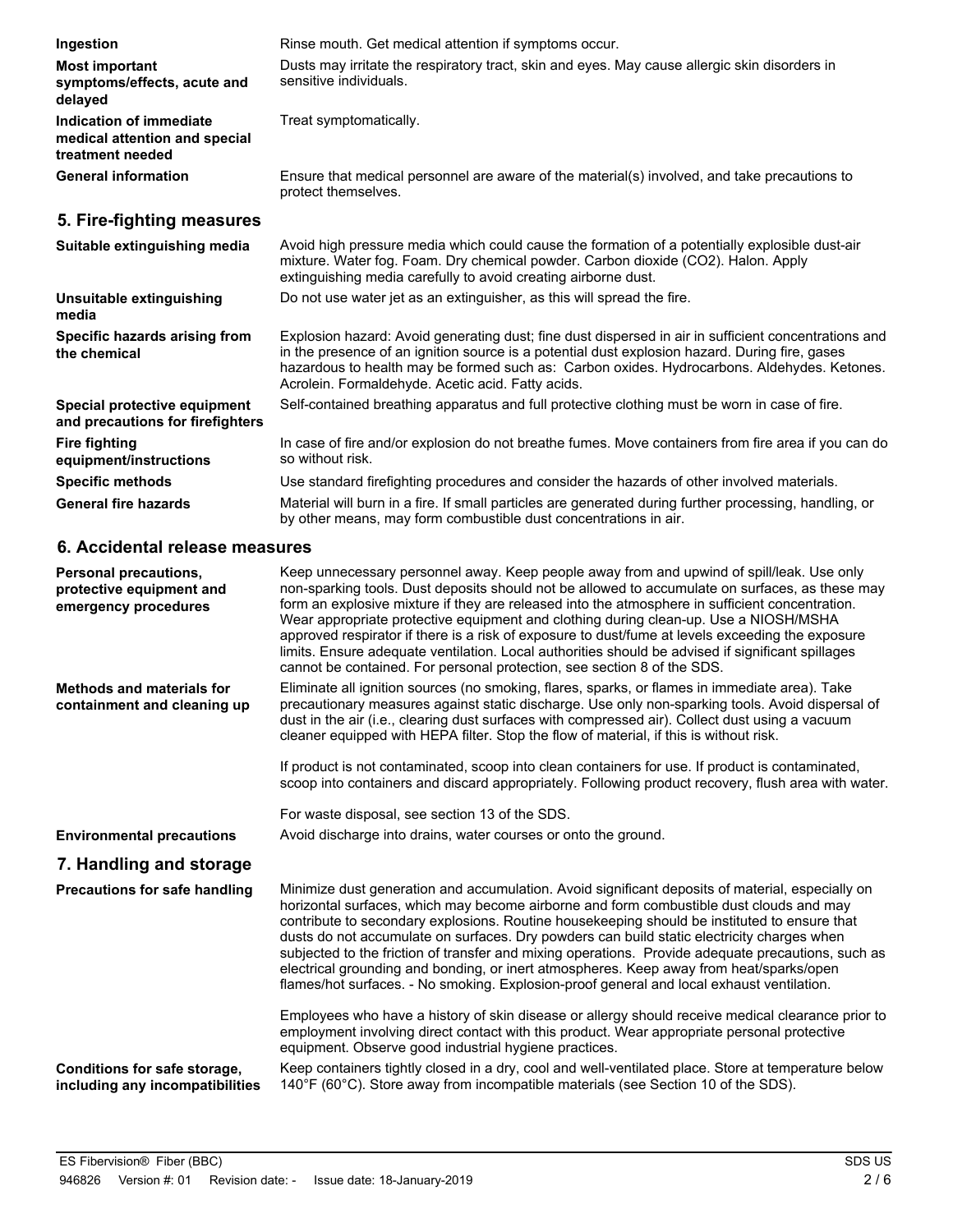## **8. Exposure controls/personal protection**

#### **Occupational exposure limits US. OSHA Table Z-3 (29 CFR 1910.1000) Materials generated Value Form during handling Type** Dust **TWA** TWA 5 mg/m3 Respirable fraction. 15 mg/m3 Total dust. 50 mppcf Total dust. 15 mppcf Respirable fraction. **US. ACGIH Threshold Limit Values Materials generated Value Form during handling Type** Dust **TWA** TWA 3 mg/m3 Respirable particles. 10 mg/m3 Inhalable particles. **Biological limit values** No biological exposure limits noted for the ingredient(s). Explosion-proof general and local exhaust ventilation. Good general ventilation should be used. Ventilation rates should be matched to conditions. If applicable, use process enclosures, local exhaust ventilation, or other engineering controls to maintain airborne levels below recommended exposure limits. If exposure limits have not been established, maintain airborne levels to an acceptable level. **Appropriate engineering controls Individual protection measures, such as personal protective equipment Eye/face protection** Unvented, tight fitting goggles should be worn in dusty areas. **Skin protection Hand protection** Wear protective gloves. **Skin protection Other** Normal work clothing (long sleeved shirts and long trousers) are recommended. If engineering controls do not maintain airborne concentrations below recommended exposure limits (where applicable) or to an acceptable level (in countries where exposure limits have not been established), an approved respirator must be worn. Use a NIOSH/MSHA approved respirator if there is a risk of exposure to dust/fume at levels exceeding the exposure limits. If respirators are used, a program should be instituted to assure compliance with OSHA 29 CFR 1910.134. **Respiratory protection Thermal hazards** Wear appropriate thermal protective clothing, when necessary. When using, do not eat, drink or smoke. Always observe good personal hygiene measures, such as washing after handling the material and before eating, drinking, and/or smoking. Routinely **General hygiene considerations**

wash work clothing and protective equipment to remove contaminants.

### **9. Physical and chemical properties**

| Appearance                                   |                                                                                       |
|----------------------------------------------|---------------------------------------------------------------------------------------|
| <b>Physical state</b>                        | Solid.                                                                                |
| <b>Form</b>                                  | Textured and soft fibers.                                                             |
| Color                                        | Various.                                                                              |
| Odor                                         | Slight odor of spin finish.                                                           |
| <b>Odor threshold</b>                        | Not available.                                                                        |
| рH                                           | $6.5 \pm 1$ at a concentration of 10% (made on the spin finish)                       |
| Melting point/freezing point                 | 194 °F (90 °C) (Surface melting)<br>320 °F (160 °C) (Complete melting)                |
| Initial boiling point and boiling<br>range   | Not available.                                                                        |
| <b>Flash point</b>                           | Not available.                                                                        |
| <b>Evaporation rate</b>                      | Negligible.                                                                           |
| Flammability (solid, gas)                    | Will burn if involved in a fire. Fine particles may form explosive mixtures with air. |
| Upper/lower flammability or explosive limits |                                                                                       |

**Explosive limit - lower (%)** Not available.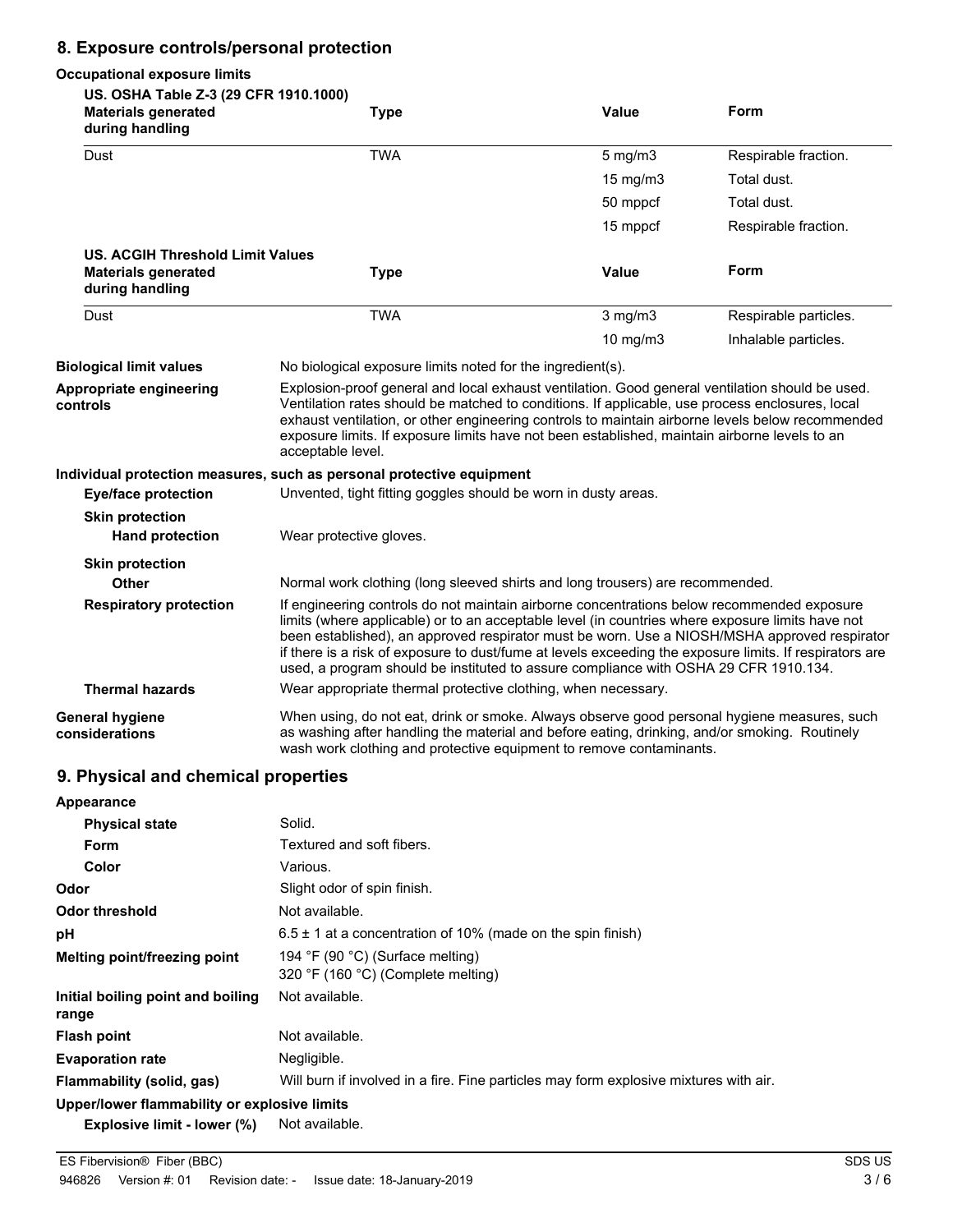| Explosive limit - upper (%)                       | Not available.                                                                              |
|---------------------------------------------------|---------------------------------------------------------------------------------------------|
| Vapor pressure                                    | Not available.                                                                              |
| Vapor density                                     | Not available.                                                                              |
| <b>Relative density</b>                           | Not available.                                                                              |
| Solubility(ies)                                   |                                                                                             |
| Solubility (water)                                | $\leq$ 1 % Negligible.                                                                      |
| <b>Partition coefficient</b><br>(n-octanol/water) | Not available.                                                                              |
| <b>Auto-ignition temperature</b>                  | $>$ 570 °F ( $>$ 298.89 °C)                                                                 |
| Decomposition temperature                         | $>= 572$ °F ( $>= 300$ °C)                                                                  |
| <b>Viscosity</b>                                  | Not applicable.                                                                             |
| <b>Other information</b>                          |                                                                                             |
| <b>Density</b>                                    | 1.20 - 1.30 $g/cm3$                                                                         |
| <b>Explosive properties</b>                       | Not explosive.                                                                              |
| <b>Oxidizing properties</b>                       | Not oxidizing.                                                                              |
| <b>Percent volatile</b>                           | $<$ 3 % (Water)                                                                             |
| 10. Stability and reactivity                      |                                                                                             |
| <b>Reactivity</b>                                 | The product is stable and non-reactive under normal conditions of use, storage and transpor |

| <b>Reactivity</b>                            | The product is stable and non-reactive under normal conditions of use, storage and transport.                                                                                                                                        |
|----------------------------------------------|--------------------------------------------------------------------------------------------------------------------------------------------------------------------------------------------------------------------------------------|
| <b>Chemical stability</b>                    | Material is stable under normal conditions.                                                                                                                                                                                          |
| <b>Possibility of hazardous</b><br>reactions | No dangerous reaction known under conditions of normal use.                                                                                                                                                                          |
| <b>Conditions to avoid</b>                   | Keep away from heat, hot surfaces, sparks, open flames and other ignition sources. Avoid<br>temperatures exceeding the decomposition temperature. Contact with incompatible materials.<br>Minimize dust generation and accumulation. |
| Incompatible materials                       | Strong oxidizing agents. Strong acids. Strong bases.                                                                                                                                                                                 |
| <b>Hazardous decomposition</b><br>products   | Decomposition is not expected under normal conditions of use and storage. For hazardous<br>combustion products, see section 5.                                                                                                       |

# **11. Toxicological information**

## **Information on likely routes of exposure**

| <b>Inhalation</b>                                                                  | Dust may irritate respiratory system.                                                                                   |
|------------------------------------------------------------------------------------|-------------------------------------------------------------------------------------------------------------------------|
| <b>Skin contact</b>                                                                | Dust or powder may irritate the skin.                                                                                   |
| Eye contact                                                                        | Dust may irritate the eyes.                                                                                             |
| Ingestion                                                                          | May cause discomfort if swallowed.                                                                                      |
| Symptoms related to the<br>physical, chemical and<br>toxicological characteristics | Dusts may irritate the respiratory tract, skin and eyes. May cause allergic skin disorders in<br>sensitive individuals. |
| Information on toxicological effects                                               |                                                                                                                         |
| Acute toxicity                                                                     | Not expected to be acutely toxic.                                                                                       |
| Skin corrosion/irritation                                                          | Prolonged skin contact may cause temporary irritation.                                                                  |
| Serious eve damage/eve<br>irritation                                               | Direct contact with eyes may cause temporary irritation.                                                                |
| Respiratory or skin sensitization                                                  |                                                                                                                         |
| <b>Respiratory sensitization</b>                                                   | Not a respiratory sensitizer.                                                                                           |
| <b>Skin sensitization</b>                                                          | Not classified. However: May cause allergic skin disorders in sensitive individuals.                                    |
| Germ cell mutagenicity                                                             | No data available to indicate product or any components present at greater than 0.1% are<br>mutagenic or genotoxic.     |
| Carcinogenicity                                                                    | Not classifiable as to carcinogenicity to humans.                                                                       |
| <b>IARC Monographs. Overall Evaluation of Carcinogenicity</b><br>Not listed.       |                                                                                                                         |

# **NTP Report on Carcinogens**

Not listed.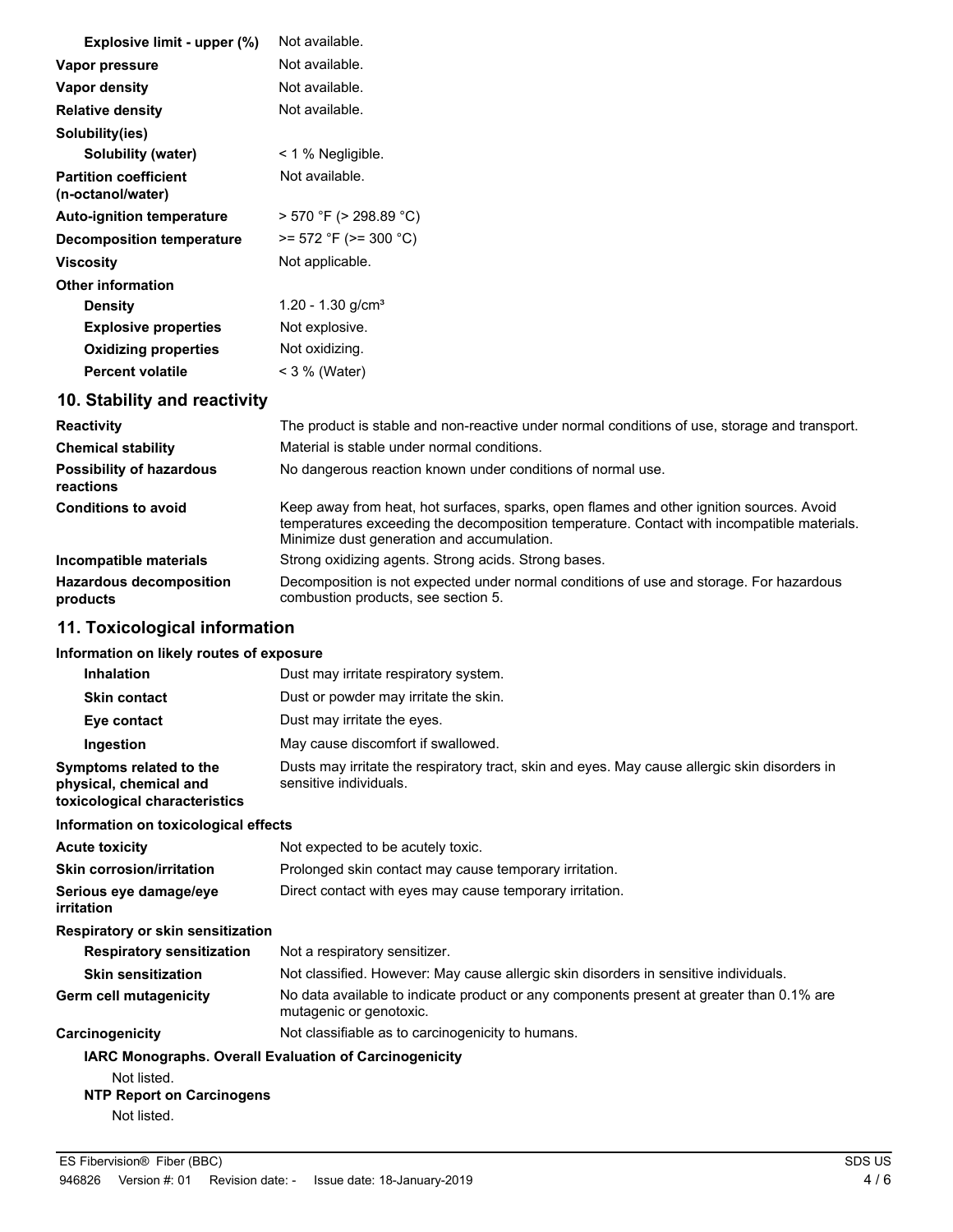#### **OSHA Specifically Regulated Substances (29 CFR 1910.1001-1053)**

| Not regulated.                                        |                                                                              |
|-------------------------------------------------------|------------------------------------------------------------------------------|
| <b>Reproductive toxicity</b>                          | This product is not expected to cause reproductive or developmental effects. |
| Specific target organ toxicity -<br>single exposure   | Not classified.                                                              |
| Specific target organ toxicity -<br>repeated exposure | Not classified.                                                              |
| <b>Aspiration hazard</b>                              | Not an aspiration hazard.                                                    |
| <b>Further information</b>                            | No other specific acute or chronic health impact noted.                      |
|                                                       |                                                                              |

#### **12. Ecological information**

| <b>Ecotoxicity</b>               | The product is not classified as environmentally hazardous. However, this does not exclude the<br>possibility that large or frequent spills can have a harmful or damaging effect on the environment. |
|----------------------------------|-------------------------------------------------------------------------------------------------------------------------------------------------------------------------------------------------------|
| Persistence and degradability    | The product is expected to be biodegradable.                                                                                                                                                          |
| <b>Bioaccumulative potential</b> | No data available on bioaccumulation.                                                                                                                                                                 |
| Mobility in soil                 | The product is insoluble in water.                                                                                                                                                                    |
| Other adverse effects            | None known.                                                                                                                                                                                           |

#### **13. Disposal considerations**

| <b>Disposal instructions</b>             | Collect and reclaim or dispose in sealed containers at licensed waste disposal site. Incinerate the<br>material under controlled conditions in an approved incinerator. Dispose of contents/container in<br>accordance with local/regional/national/international regulations. |  |
|------------------------------------------|--------------------------------------------------------------------------------------------------------------------------------------------------------------------------------------------------------------------------------------------------------------------------------|--|
| Local disposal regulations               | Dispose in accordance with all applicable regulations.                                                                                                                                                                                                                         |  |
| Hazardous waste code                     | The waste code should be assigned in discussion between the user, the producer and the waste<br>disposal company.                                                                                                                                                              |  |
| Waste from residues / unused<br>products | Dispose of in accordance with local regulations. Empty containers or liners may retain some<br>product residues. This material and its container must be disposed of in a safe manner (see:<br>Disposal instructions).                                                         |  |
| Contaminated packaging                   | Empty containers should be taken to an approved waste handling site for recycling or disposal.                                                                                                                                                                                 |  |

#### **14. Transport information**

#### **DOT**

Not regulated as dangerous goods.

#### **IATA**

Not regulated as dangerous goods.

#### **IMDG**

Not regulated as dangerous goods.

#### **Transport in bulk according to** Not applicable. **Annex II of MARPOL 73/78 and the IBC Code**

#### **15. Regulatory information**

**US federal regulations**

This product is an article pursuant to 29 CFR 1910.1200 and, as such, is not subject to the OSHA Hazard Communication Standard.

This product is considered an article and is not subject to TSCA requirements.

**TSCA Section 12(b) Export Notification (40 CFR 707, Subpt. D)**

Not regulated.

#### **CERCLA Hazardous Substance List (40 CFR 302.4)**

Not listed.

**SARA 304 Emergency release notification**

Not regulated.

**OSHA Specifically Regulated Substances (29 CFR 1910.1001-1053)**

Not regulated.

**Superfund Amendments and Reauthorization Act of 1986 (SARA)**

#### **SARA 302 Extremely hazardous substance**

Not listed.